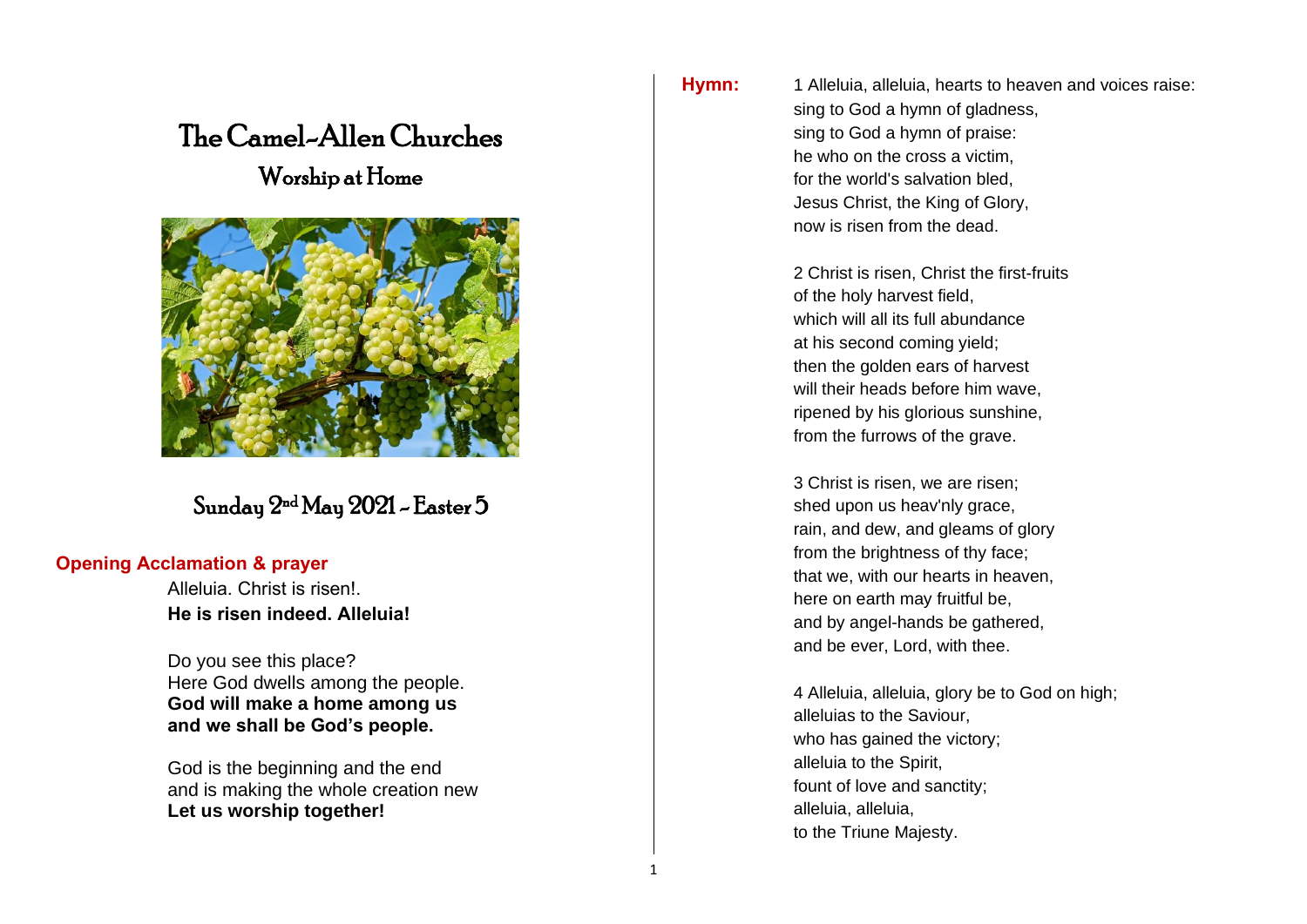### **Confession**

Let us bring to mind our sin, our failure to value the love of others and our failure to love as Christ has loved us.

Your love gives us life: we fail to live as your children. Lord have mercy

*All* **Lord, have mercy.**

You call us to do good: we seek our own good. Christ, have mercy

*All* **Christ, have mercy.**

You hear us when we cry for help: we ignore the cries of others. Lord have mercy

*All* **Lord, have mercy.**

### **Receiving God's forgiveness...**

May the God of love and power, forgive *you* and free *you* from your sins heal and strengthen *you* by his Spirit, and raise *you* to new life in Christ our Lord. **Amen**



## **The Collect** We spend a moment In silent prayer and say the special prayer for this day…

Risen Christ, your wounds declare your love for the world and the wonder of your risen life: give us compassion and courage to risk ourselves for those we serve, to the glory of God the Father. **Amen**



## LISTENING FOR GOD'S WORD

#### **Reading Acts 8.26-end**

 $26$  Then an angel of the Lord said to Philip. 'Get up and go towards the south to the road that goes down from Jerusalem to Gaza.' (This is a wilderness road.)  $27$ So he got up and went. Now there was an Ethiopian eunuch, a court official of the Candace, queen of the Ethiopians, in charge of her entire treasury. He had come to Jerusalem to worship <sup>28</sup>and was returning home; seated in his chariot, he was reading the prophet Isaiah. <sup>29</sup>Then the Spirit said to Philip, 'Go over to this chariot and join it.' 30So Philip ran up to it and heard him reading the prophet Isaiah. He asked, 'Do you understand what you are reading?' <sup>31</sup>He replied, 'How can I, unless someone guides me?' And he invited Philip to get in and sit beside him. <sup>32</sup>Now the passage of the scripture that he was reading was this: 'Like a sheep he was led to the slaughter, and like a lamb silent before its shearer,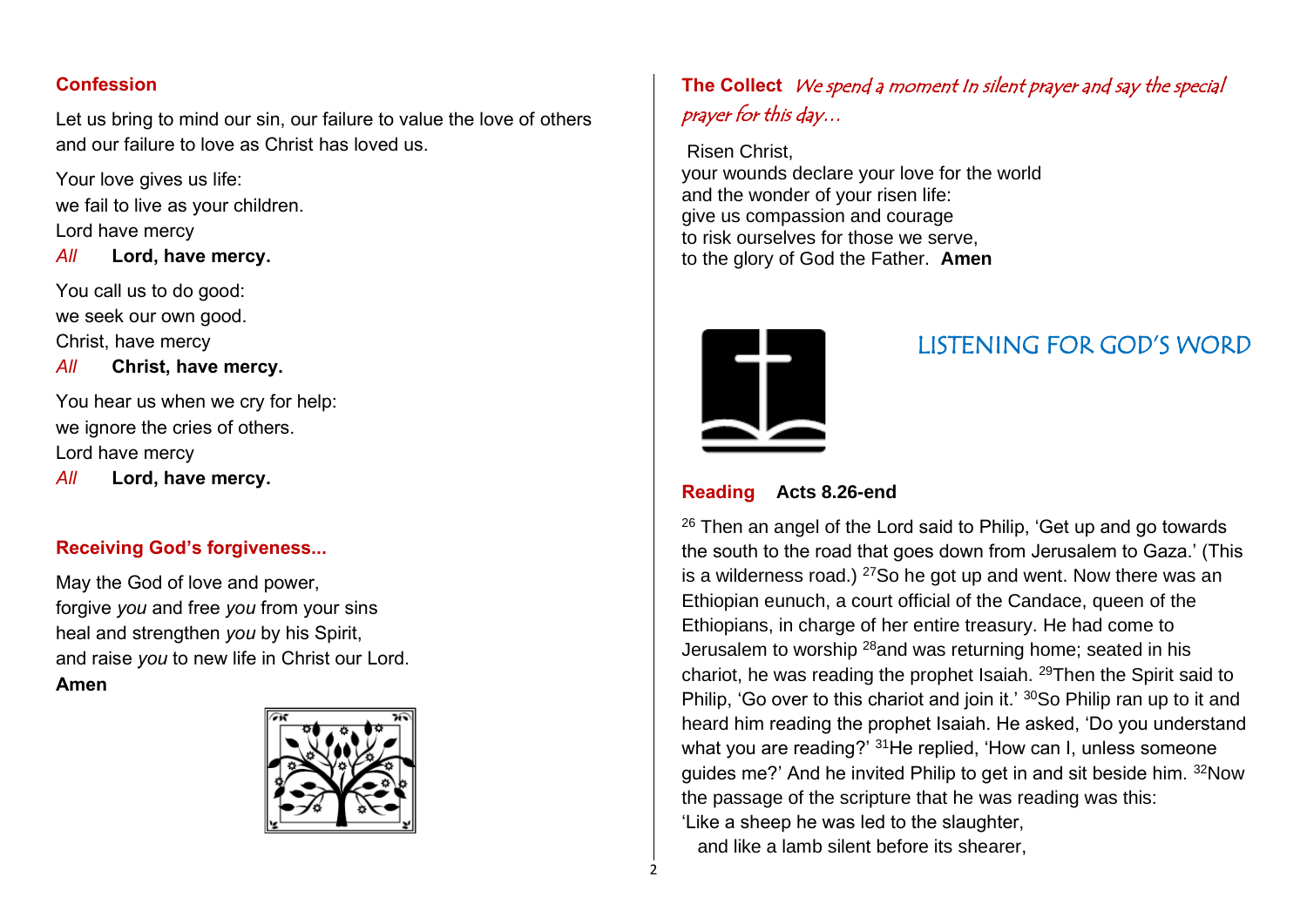so he does not open his mouth.

33 In his humiliation justice was denied him.

Who can describe his generation?

For his life is taken away from the earth.'

<sup>34</sup>The eunuch asked Philip, 'About whom, may I ask you, does the prophet say this, about himself or about someone else?' <sup>35</sup>Then Philip began to speak, and starting with this scripture, he proclaimed to him the good news about Jesus. <sup>36</sup>As they were going along the road, they came to some water; and the eunuch said, 'Look, here is water! What is to prevent me from being baptized?' 38He commanded the chariot to stop, and both of them, Philip and the eunuch, went down into the water, and Philip baptized him. <sup>39</sup>When they came up out of the water, the Spirit of the Lord snatched Philip away; the eunuch saw him no more, and went on his way rejoicing. <sup>40</sup>But Philip found himself at Azotus, and as he was passing through the region, he proclaimed the good news to all the towns until he came to Caesarea.



#### **Hymn**

Led like a lamb to the slaughter In silence and shame, There on Your back You carried a world Of violence and pain. Bleeding, dying, bleeding, dying.

*You're alive, You're alive, You have risen, Alleluia! And the power and the glory is given, Alleluia, Jesus, to You.*

At break of dawn, poor Mary, Still weeping she came, When through her grief she heard Yourvoice Now speaking her name. Mary, Master, Mary, Master!

At the right hand of the Father Now seated on high You have begun Your eternal reign Of justice and joy. Glory, glory, glory, glory.

*Graham Kendrick Copyright © 1983 Thankyou Music*

#### **Gospel Reading**

#### **John 15.1-8**

 $15'$ I am the true vine, and my Father is the vine-grower. <sup>2</sup>He removes every branch in me that bears no fruit. Every branch that bears fruit he prunes to make it bear more fruit. <sup>3</sup>You have already been cleansed by the word that I have spoken to you. <sup>4</sup>Abide in me as I abide in you. Just as the branch cannot bear fruit by itself unless it abides in the vine, neither can you unless you abide in me. <sup>5</sup>I am the vine, you are the branches. Those who abide in me and I in them bear much fruit, because apart from me you can do nothing. 6Whoever does not abide in me is thrown away like a branch and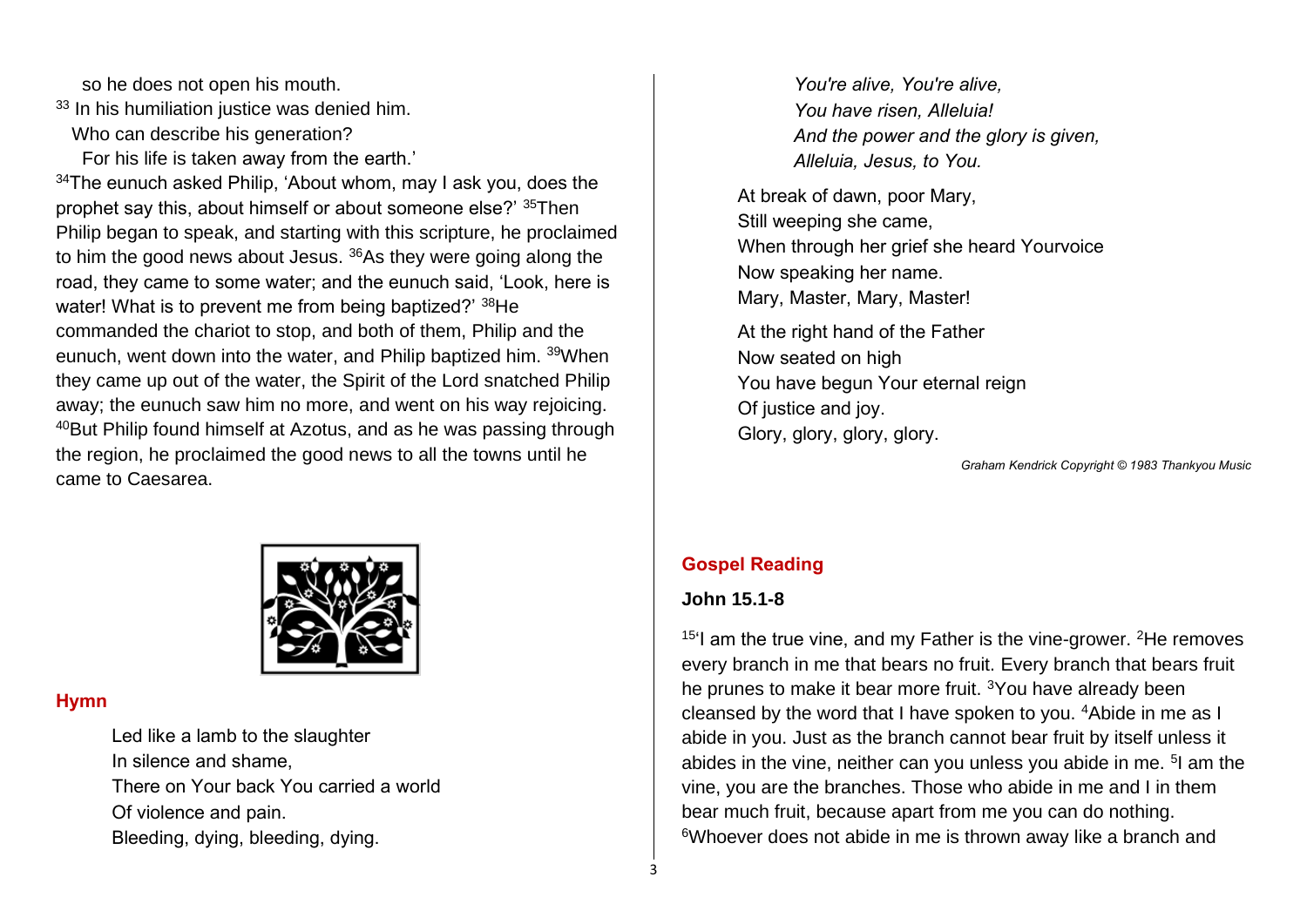withers; such branches are gathered, thrown into the fire, and burned. <sup>7</sup> If you abide in me, and my words abide in you, ask for whatever you wish, and it will be done for you. <sup>8</sup>My Father is glorified by this, that you bear much fruit and become my disciples.



#### **Reflection**

As you may know our Lectionary readings have a three-year cycle starting on Advent Sunday: we have years A, B and C – this is year B. So every three years on the fifth Sunday of Easter I would have spoken about these same readings. One of the benefits of working on a PC these days, is that it is very simple to look-up what you have said previously and I usually do this as I start preparing each week. The down-side of this is that you can get stuck and fail to see or hear anything new in the passage. The up-side is that occasionally you find something said at one church which seems worth adapting for a different congregation, so you've got a head-start. The last time I spoke on these passages it was a Benefice Service in 2019 and though, 'I says it myself what shouldn't', there was some good stuff in it about what it means to 'abide in Christ'! It drew from the Gospel, the Acts reading and the Epistle which we haven't read today (1 John 4.7-end if you want to look it up) but as I read it through again, I realised that what I had said was rather complicated, and well, it's really not, is it? The whole thrust of this Gospel reading could be summed-up in two words, 'stay connected'. Stay attached. It's as simple as that: stay connected to Jesus. If you want your life to

produce fruit, then stay connected to the vine. Allow God to prune off the unfruitful bits of you (and yes, that sounds painful and often is, but worth it in the end) and let the life-giving, nourishing sap of the Spirit flow through what remains, to sprout and grow and be fruitbearing.

Paul describes the fruit of the Spirit in his letter to the Galatians 5. *<sup>22</sup> … the fruit of the Spirit is love, joy, peace, patience, kindness, generosity, faithfulness, <sup>23</sup>gentleness, and self-control. There is no law against such things.*

Of course there is 'no law against such things', because these are the things everyone appreciates and wants in their lives. The good fruits the Spirit grows within us, are things that others will see and appreciate and they will maybe even want to know how we got them! That way we can introduce them to Jesus, our Lord.

Staying connected to Jesus is the vital bit we often forget. We loose touch, loose interest, get distracted by other things – often good things, but if we get detached, that sap dries-up, it becomes everharder to stay connected and the fruit in our lives gradually shrivels.

So abide in Christ – stay connected to Jesus, in prayer and worship through Bible reading and study – letting his word abide in us through talking about him and his ways, with other believers, through doing those things he directs us to (and no more) and let the fruit of the Spirit flourish and be shared!

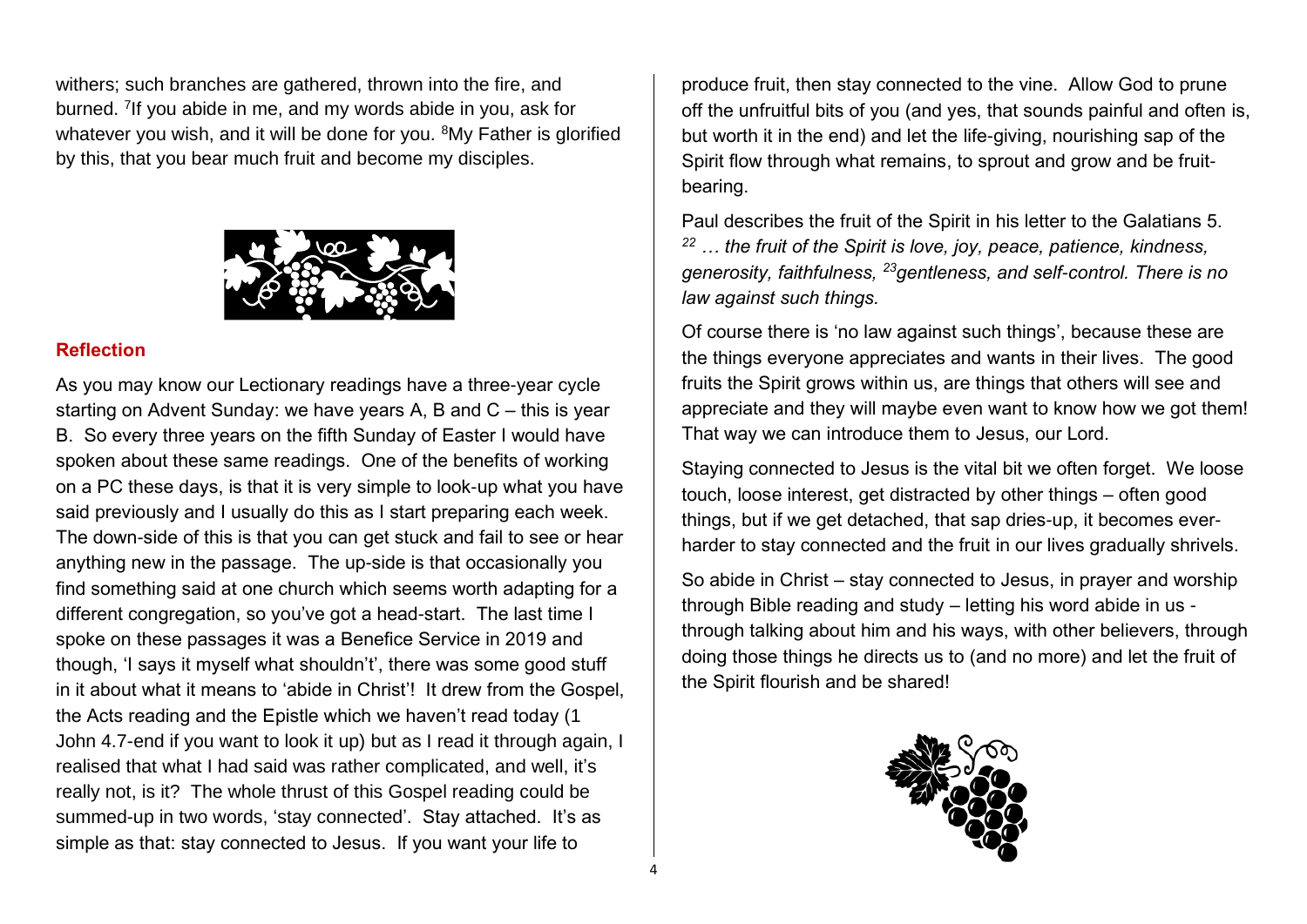## DECLARING OUR FAITH

Let us affirm our common faith in Jesus Christ.

*All* **We believe in God the Father, from whom every family in heaven and on earth is named.**

> **We believe in God the Son, who lives in our heart through faith, and fills us with his love.**

**We believe in God the Holy Spirit, who strengthens us with power from on high.**

**We believe in one God, Father, Son and Holy Spirit.. Amen**

**Hymn** I, the Lord of sea and sky, I have heard my people cry. All who dwell in dark and sin My hand will save. I who made the stars of night, I will make their darkness bright, Who will bear my light to them? Whom shall I send?

> Here I am, Lord. Is it I, Lord? I have heard you calling in the night. I will go, Lord, if you lead me. I will hold your people in my heart.

> > 5

I, the Lord of snow and rain, I have borne my people's pain. I have wept for love of them. They turn away. I will break their hearts of stone, Give them hearts for love alone. I will speak my word to them. Whom shall I send?

I, the Lord of wind and flame, I will tend the poor and lame. I will set a feast for them. My hand will save. Finest bread I will provide 'Til their hearts be satisfied. I will give my life to them. Whom shall I send? © *Daniel L Schutte*

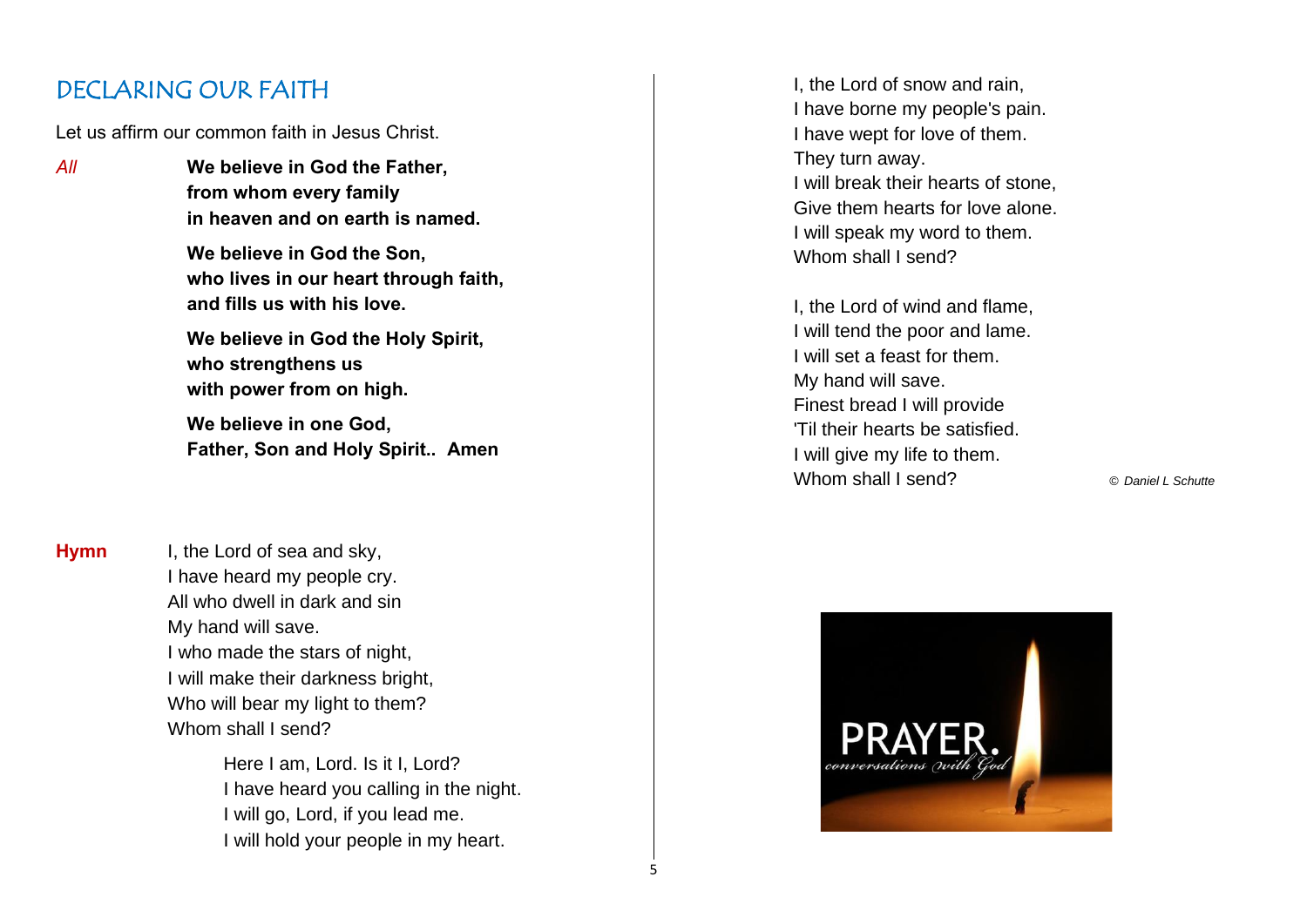#### **Prayers of intercession**

Let us pray to the Lord God Almighty, in whom we live and move and have our being. (Please add in your specific prayers as they occur to you)

Father, we want to produce good fruit in abundance; nurture us as branches of the true vine, train and prune us where necessary, and may our spiritual harvest make the rich wine of your kingdom.

Your kingdom come **Your will be done.**

Father, clearly we see around our world the tragic and expensive consequences of branches cut off from the true vine. We pray for a seeking after your truth and a desire to act rightly and justly in all areas of human society.

Your kingdom come **Your will be done.**

Father, we pray for those to whom we are linked by family, friendships or work; especially we pray for those separated from their loved ones or their home.

Your kingdom come **Your will be done.**

Father, we long for healing and wholeness in all who suffer and in all dysfunctional communities;

guide us to understand how we can be part of the healing.

Your kingdom come **Your will be done.**

Father, we know that death cannot separate us from your love; in that knowledge we commend to your keeping all who have died and all who miss them.

Your kingdom come **Your will be done.**

Father, we thank you that we can live our lives connected to Jesus we dedicate ourselves to serving others with the fruit of the Spirit.

Merciful Father, accept these prayer for the sake of your Son, our Saviour, Jesus Christ. **Amen.**

#### **The Lord's Prayer**

**Our Father, who art in heaven, hallowed be thy name; thy kingdom come; thy will be done; on earth as it is in heaven. Give us this day our daily bread. And forgive us our trespasses, as we forgive those who trespass against us. And lead us not into temptation; but deliver us from evil. For thine is the kingdom, the power and the glory, for ever and ever. Amen.**